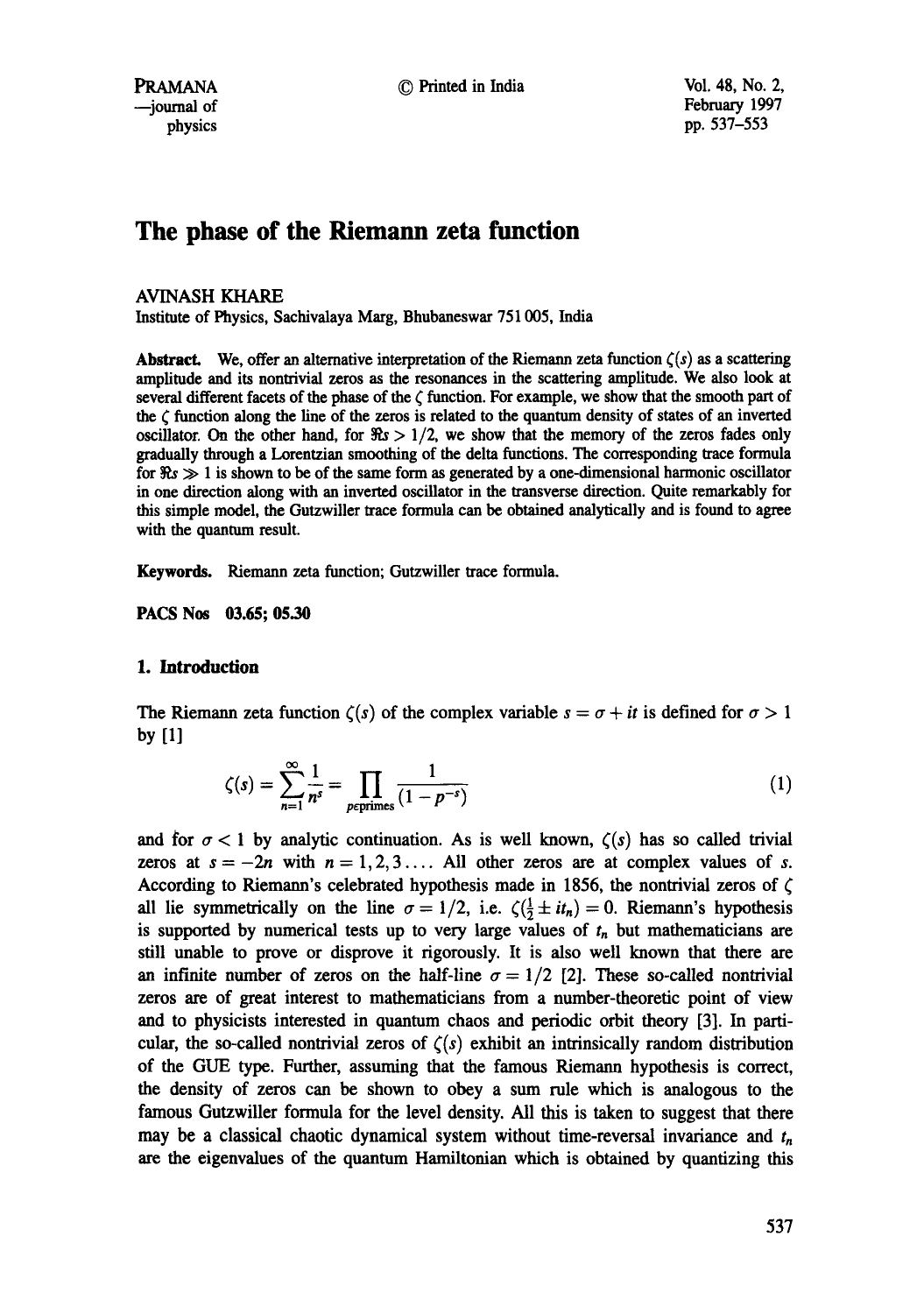classical chaotic system [4-6]. However, to date, no such classical system has been found.

We have offered an alternative interpretation of the  $\zeta$  function as a scattering amplitude and its nontrivial zeros as resonances in the scattering amplitude  $[7,8]$ . As a bonus, this interpretation directly leads us to an approximate rule for the location of the zeros with an error which is at most 3 per cent.

We have also looked in detail at several different facets of the phase of the Riemann  $\zeta$ function. For example, we show that the smooth part of the  $\zeta$  function along the line of the zeros (i.e.  $\sigma = 1/2$ ) is related to the quantum density of states of an inverted oscillator. On the other hand, for  $\sigma > 1/2$ , we show that the memory of the zeros fades only gradually through a Lorentzian smoothing of the delta functions. The corresponding trace formula for  $\sigma \gg 1$  is shown to be of the same form as generated by a onedimensional harmonic oscillator in one direction along with an inverted oscillator in the transverse direction. Quite remarkably, for this simple model, the Gutzwiller trace formula can be obtained analytically and is found to agree with the quantum result. As far as I am aware this is the first instance of a scattering system, for which the Gutzwiller formula is exact. Before I come to these issues, I briefly review some properties of the  $\zeta$ function.

#### **2. Some Properties of the Riemann Zeta function**

The Riemann zeta function as defined in Eq. (1) can also be written as

$$
\zeta(s) = \sum_{n=0}^{\infty} \exp(-\beta E_n) \tag{2}
$$

where  $\beta = \frac{1}{kT}$ ,  $s = \xi\beta$  and  $E_n = \xi \ln(n + 1)$ , with the constant  $\xi$  setting the energy scale. In this form it is clearly the canonical partition function of a quantum system with an energy spectrum  $E_n$  as given above. Without any loss of generality, we set  $\xi = 1$ throughout this article.

Actually,  $\zeta$  can also be looked upon as a grand partition function; since any integer *n* is a unique product of primes  $p_i(\ln(n)) = \sum_i \alpha_i \ln(p_i)$  where  $\alpha_i$  are a set of positive integers or zero). Hence the zeta function may also be written as

$$
\zeta(s) = \prod_{i} \frac{1}{\left[1 - \exp(-\beta \ln(p_i))\right]}.
$$
\n(3)

Written in this form, it can clearly be regarded as a bosonic grand partition function with chemical potential  $\mu = 0$ . In this article however we shall make use of the canonical partition function interpretation of the  $\zeta$ .

The quantum density of states of the system as given by (2) with the energy spectrum  $E_n = \ln(n + 1)$  is defined as

$$
\rho(E) = \sum_{n=0}^{\infty} \delta(E - E_n) = \sum_{n=0}^{\infty} \delta(E - \ln(n+1))
$$
 (4)

Following Jennings [9], let us derive an expression for the smooth and oscillating parts of

*Pramana - J. Phys.,* **Vol. 48, No. 2, February 1997 (Part ID Special issue on "Nonlinearity & Chaos in the Physical Sciences"**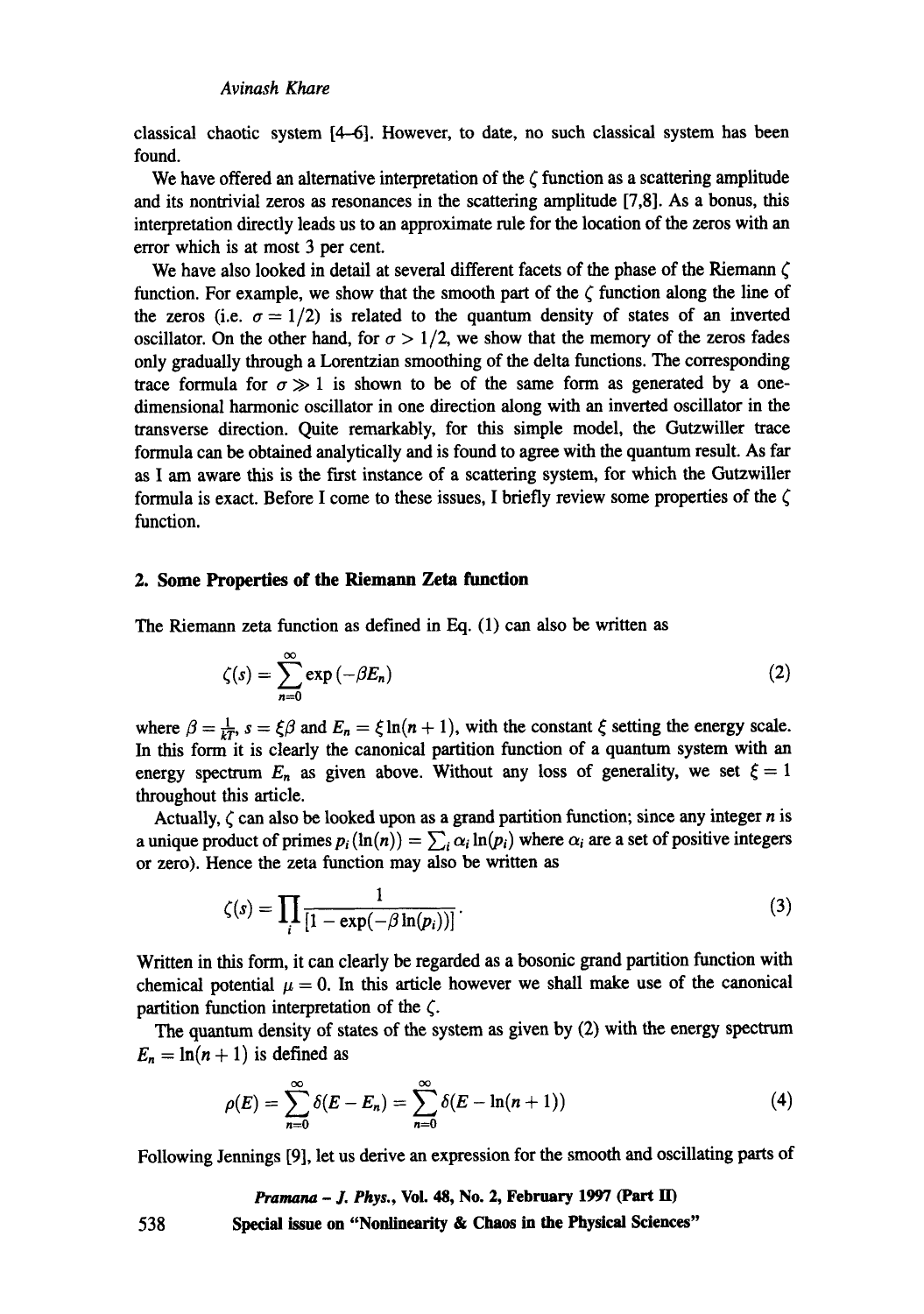$\rho(E)$  for a nondegenerate spectrum. Using the fact that

$$
\sum_{n=0}^{\infty} \delta(x - n) = 1 + 2 \sum_{m=1}^{\infty} \cos(2\pi m x)
$$
 (5)

we obtain

$$
\rho(E) = \left| \frac{\mathrm{d}G}{\mathrm{d}E} \right| \left[ 1 + 2 \sum_{m=1}^{\infty} \cos(2\pi m G(E)) \right] \tag{6}
$$

Here  $G(E)$  satisfies the inverse relation  $n = G(E)$ . For the spectrum,  $E_n = \ln(n + 1)$ , we have  $G(E) = (e^E - 1)$  and hence the density of states can be written as

$$
\rho(E) = e^E \left[ 1 + 2 \sum_{m=1}^{\infty} \cos(2\pi m e^E) \right]
$$
\n(7)

which is exponentially rising! For an exponentially rising density of states like the one here, the entropy  $S(E) = E$ , and the limiting inverse temperature(which is the analogue of the Hagedorn temperature [10] in high energy physics) is given by  $\beta_c = \partial S/\partial E = 1$ . This is not surprising in view of the composite nature of the system and the fact that the number of elementary constituents (primes) tend to increase with increasing  $E$ (corresponding to large n). A similar situation is encountered in high energy physics [10] where the hadrons may be considered to be the composite of more elementary constituents whose number also increases with energy.

Let us now mention some standard results for the Riemann zeta Function. The most important is the functional equation satisfied by it [1]

$$
\zeta(s) = 2^{-s} \pi^{s-1} \sin(s\pi/2) \Gamma(1-s) \zeta(1-s) \tag{8}
$$

I would like to point out the analogy [11] between this functional equation and the Kramers-Wannier duality of the canonical partition function per site for the "infinite" planar square Ising model [12] as given by

$$
Z(Ks) = Z(K's)/\sinh(2K's)
$$
\n(9)

with

$$
\sinh(2Ks)\sinh(2K's) = 1\tag{10}
$$

It is worth emphasizing that the Kramers--Wannier duality is rather special and the fixed point of the duality equation turns out to be the critical temperature. Also note that both  $\zeta$  and  $\zeta$  are real for real s and their sets of zeros are invariant under both duality and complex conjugation. I would also like to emphasize the striking similarity between the result of Fisher  $[13]$  on the location of all the zeros of Z on the circle  $|\sinh(2Ks)|= 1$ , with the Riemann hypothesis that all nontrivial zeros are on the fixed line  $\sigma = \frac{1}{2}$ . In last two years, duality has played a very profound role in supersymmetric gauge field theories as well as string theories [14] and it would be worthwhile to enquire if some of those ideas could also be useful in the case of  $\zeta$  function.

*Pramana - J. Phys.,* Vol. 48, No. 2, February 1997 (Part lID Special issue on "Nonlinearity **& Chaos in the Physical Sciences"** 539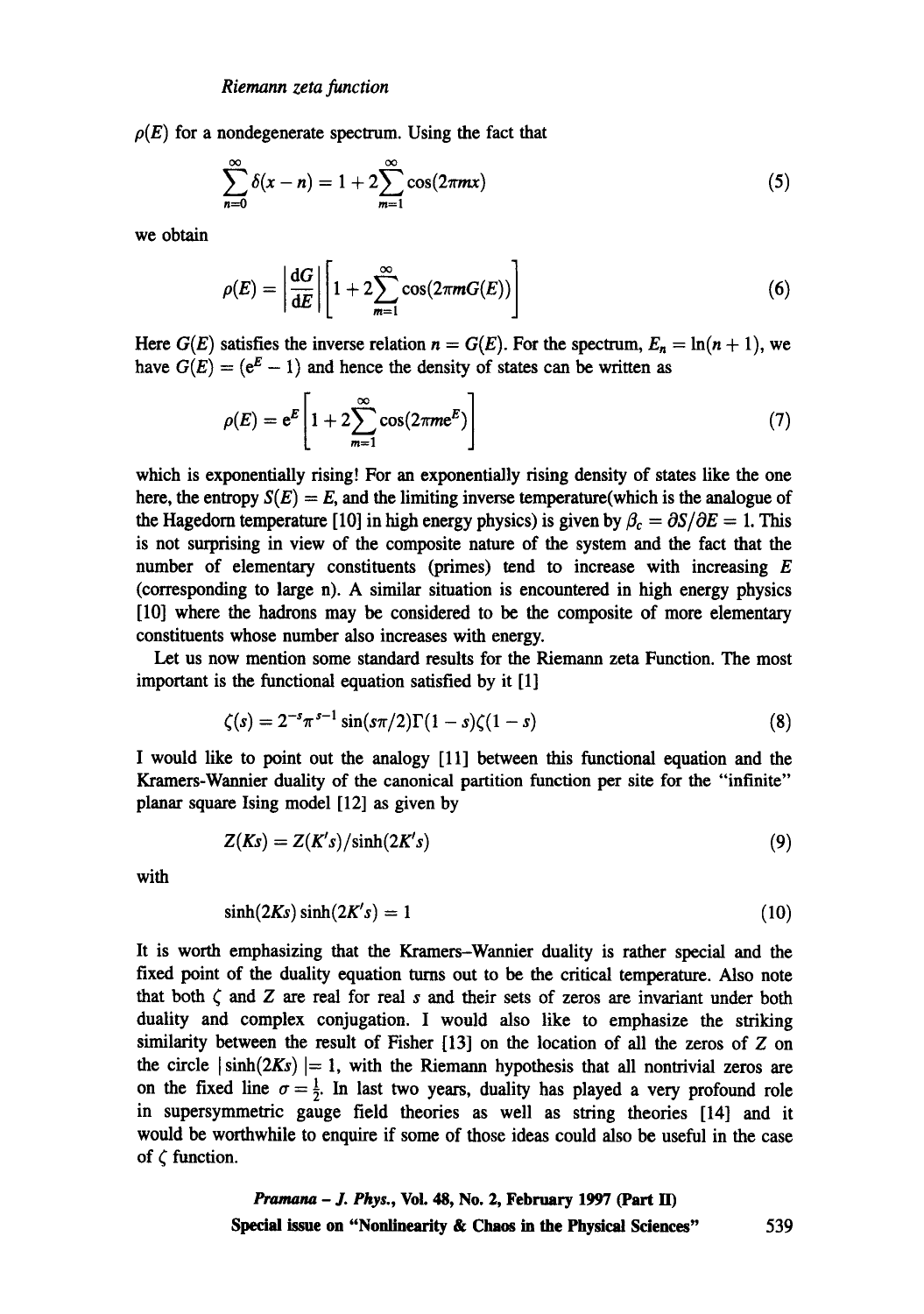Using the fundamental functional relationship between  $\zeta(s)$  and  $\zeta(1-s)$  as given by Eq. (8), it is easy to show that

$$
\zeta(\frac{1}{2} - it) = (\pi)^{-it} \frac{\Gamma(\frac{1}{4} + it/2)}{\Gamma(\frac{1}{14} - it/2)} \zeta(\frac{1}{2} + it), \tag{11}
$$

where  $\Gamma(z)$  denotes the gamma function of the argument z. We may further write

$$
\zeta(\frac{1}{2} + it) = Z(t) \exp(-i\theta(t)),\tag{12}
$$

where  $Z(t)$  is real, and  $\theta(t)$  is the phase angle, with the convention that  $\theta(0) = \pi$ . Using Eqs. (1) and (2), it follows that

$$
\exp(2i\theta(t)) = \exp(-it\ln\pi) \frac{\Gamma(\frac{1}{4}+it/2)}{\Gamma(\frac{1}{4}-it/2)}.
$$
\n(13)

The phase  $\theta$ , as defined above, is smooth in the sense that it does not include the jumps by  $\pi$  due to the zeros of  $Z(t)$ . Nevertheless, the number of zeros between 0 and t on the  $\sigma = 1/2$  line is counted fairly accurately by  $\theta(t)$ , as will become clear from the Argand diagram. Note that

$$
\frac{\theta(t)}{\pi} = -\frac{t}{2\pi} \ln \pi + \frac{1}{2\pi} \Im \left[ \ln \Gamma \left( \frac{1}{4} + \frac{it}{2} \right) - \ln \Gamma \left( \frac{1}{4} - \frac{it}{2} \right) \right] + 1,\tag{14}
$$

which satisfies the condition that  $\theta(0) = \pi$ . The density of zeros is given by

$$
\frac{1}{\pi} \frac{d\theta}{dt} = \frac{1}{2\pi} \left[ -\ln \pi + \Re \left[ \Psi \left( \frac{1}{4} + i \frac{t}{2} \right) \right] \right],\tag{15}
$$

where the digamma function is defined as  $\Psi(z) = \Gamma'(z)/\Gamma(z)$ . From the above, the asymptotic expression for  $\theta(t)$  may be obtained immediately by making asymptotic expansion of the  $\Gamma$  functions. We denote this by  $\tilde{\theta}(t)$ , and it is given by

$$
\frac{1}{\pi}\tilde{\theta}(t) = \left(\frac{t}{2\pi}\right)\ln\left(\frac{t}{2\pi}\right) - \left(\frac{t}{2\pi}\right) + \frac{7}{8} + \frac{1}{48\pi t} + \cdots
$$
 (16)

### **3. Argand diagram and analogy with the scattering amplitude**

To bring out some characteristics of the function  $\zeta(1/2 + it)$ , we plot its Argand diagram in figure 1(a) in the range  $t = 9$  to  $t = 50$ . This shows a sequence of closed loops, one for every zero of the zeta function. At a zero of  $\zeta(1/2 + it)$ , both its real and imaginary parts are zero at the same value of  $t$ , and therefore every loop converges at the origin. The intercepts on the real axis are the so-called "Gram points" where only imaginary part of  $\zeta(s)$  is zero due to the phase angle  $\theta(t) = n\pi$ . With infrequent exceptions, there is one Gram point between two consecutive zeros of the  $\zeta$  function. The first two exceptions to this rule occur for the 126th and the 134th zeros at  $t = 282.455$  and 295.584 respectively [1]. In figures l(b) and l(c), Argand diagrams are drawn away from the 1/2-axis, for  $\sigma = 0.6$  and  $\sigma = 1$  respectively. These clearly show the defocussing at the origin due to the absence of the zeros in the Zeta function. Moreover, the number of intercepts along

*Pramana - J. Phys.,* **Vol. 48, No. 2, February 1997 (Part ID Special issue on "Nonlinearity & Chaos in the Physical Sciences"**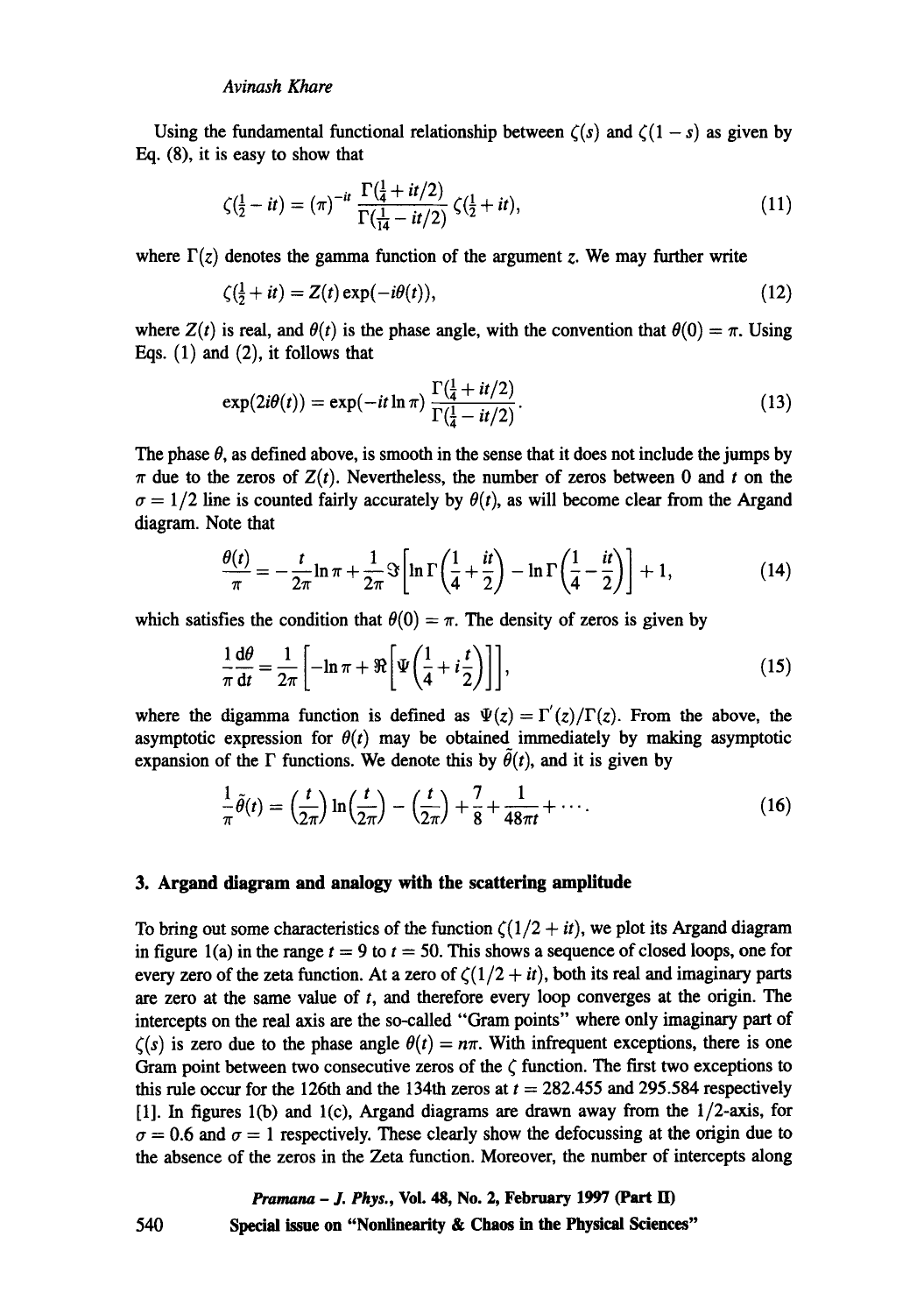#### *Riemann zeta function*



Figure 1. The Argand diagrams for  $\zeta(\sigma + it)$  for increasing t and fixed  $\sigma$ . (a)  $\zeta(1/2 + it)$  in the range  $t = 9 - 50$ . The lower limit for t is chosen so as not to miss the Gram point flanking the lowest zero at  $t = 14.13$ . (b)  $\zeta(0.6 + it)$  for  $t = 9 - 50$  to show the defocusing at the origin. (c)  $\zeta(1 + it)$  for  $t = 9 - 50$ . Note the pronounced shift of the diagram away from the origin in this case.

the real-axis in the Argand diagrams now show a large increase compared to the  $\sigma = 1/2$ case, whereas the intercepts on the imaginary axis are few or nonexistant. This is a reflection of the change in the behaviour of the phase  $\theta(t)$  away from the  $\sigma = 1/2$  line. In figure 2(a), the phase angle  $\theta(t)$ , as determined by eq. (14), is plotted as a function of t on the 1/2-axis. This phase angle is a smooth function of t because the jumps by  $\pi$  at every zero (due to the change in the sign of the (-function) is not registered by it. These discontinuities are shown separately in figure 2(b). The smooth phase keeps increasing monotonically with t, since the curve in the complex plane passes through the origin at every zero.

Finally, in figures 3(a) and 3(b), the Argand diagrams of the Zeta function are drawn for a much larger range of t, from 1 to 500, on and off the  $1/2$ -axis. Note that the scale for  $\sigma = 1$  is expanded compared to that for  $\sigma = 1/2$ . Borrowing from the terminology of the motion of a particle in phase space, it is as if there is an "attractor" at the origin for  $\sigma = 1/2$  (figure 3(a)), which is absent from the more disorderly tracks of figure 3(b), which is drawn along the  $\sigma = 1$  line. The latter figure also shows that the real part of the  $\zeta$ function is always positive for  $\sigma = 1$  for this entire range of t.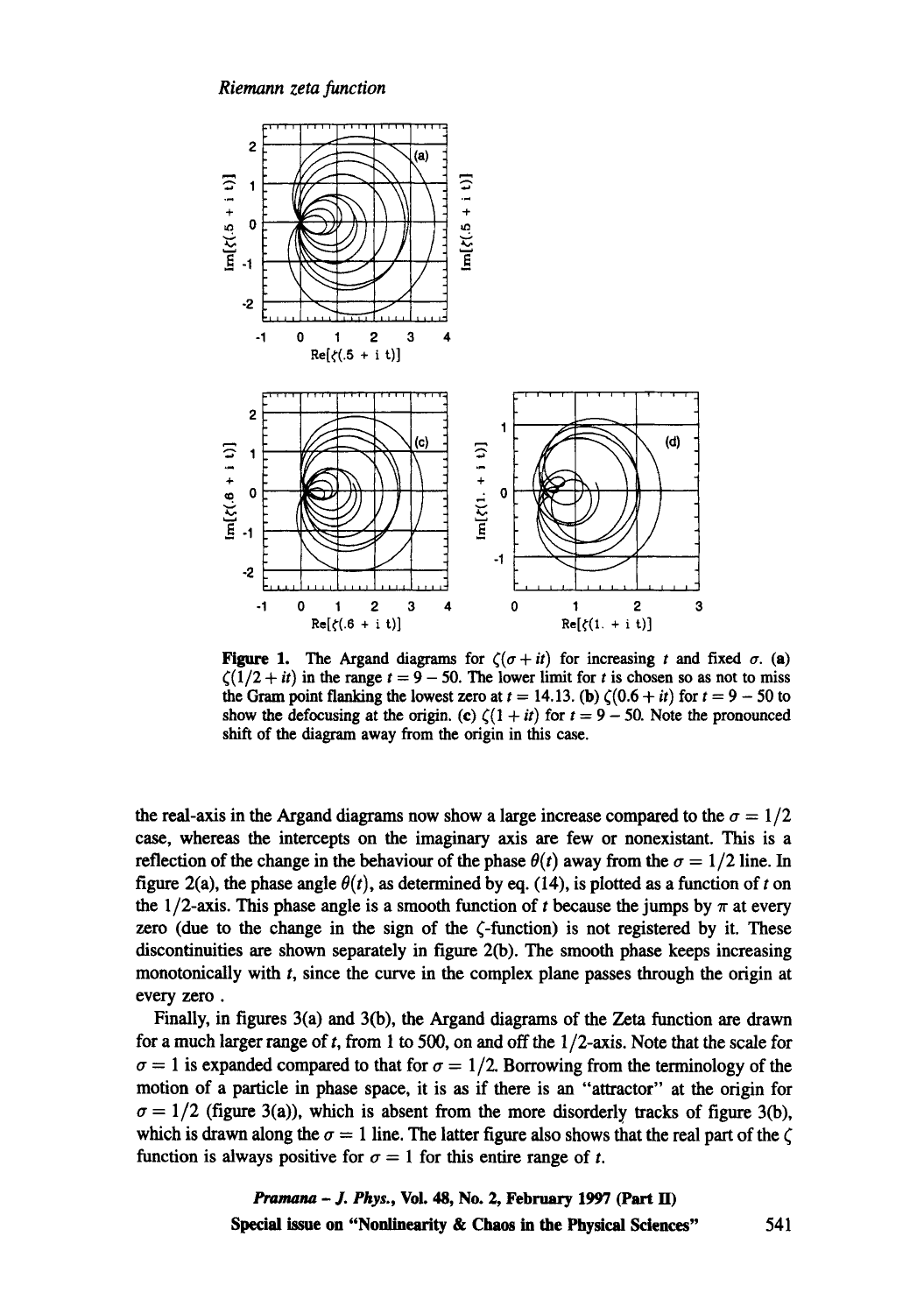

Figure 2. (a) The smooth phase angle of  $\zeta(1/2 + it)$ , as defined by Eq. 14, is plotted as a function of  $t = 0 - 50$ . (b) The discontinuities of  $\pi$  in the phase angle  $\theta(t)$  at  $\sigma = 0.5$  at the position of the zeros are shown. The total phase is given by the superposition of (b) on (a).

The loop structure of the  $\zeta$  function at  $\sigma = 1/2$ , with some near-circular shapes, is reminiscent of the Argand plots for the scattering amplitudes of different partial waves in the analysis of resonances, for example in pion-nucleon scattering [15]. Consider the partial wave amplitude  $f_l(k)$ , defined in terms of the partial wave phase-shift  $\delta_l(k)$  and the inelasticity parameter  $\eta_l(k)$ ,

$$
f_l(k) = (\eta_l \exp(2i\delta_l) - 1)/2ik. \tag{17}
$$

Here *l* refers to the angular momentum, and *k* the wave number. Note that  $\Im f_i(k)$  is never negative, since the inelasticity parameter  $\eta_l$  is always less than one. One generally plots an Argand diagram with  $2k\Re f_1(k)$  along the y-axis and  $2k\Re f_1(k)$  along the x-axis for various values of k. For the case of no inelasticity  $(\eta_l = 1)$  and a single resonance, the Argand diagram is a perfect circle with unit radius, with the center on the imaginary axis at 1. By comparing this with figure 1(a) at  $\sigma = 1/2$ , we see that the real and the imaginary parts are interchanged in the latter, but otherwise there is a strong similarity, with many of the loops having inelasticity. This analogy is flawed, however, since  $\Re\zeta(1/2 + it)$  does become negative in small islands of t. Nevertheless, if these islands are ignored, then the phase shift  $\delta_l$  may be identified with the phase angle  $\theta + \pi/2$ , with each

## *Pramana – J. Phys., Vol. 48, No. 2, February 1997 (Part II)* 542 Special issue on "Nonlinearity **& Chaos in the Physical Sciences"**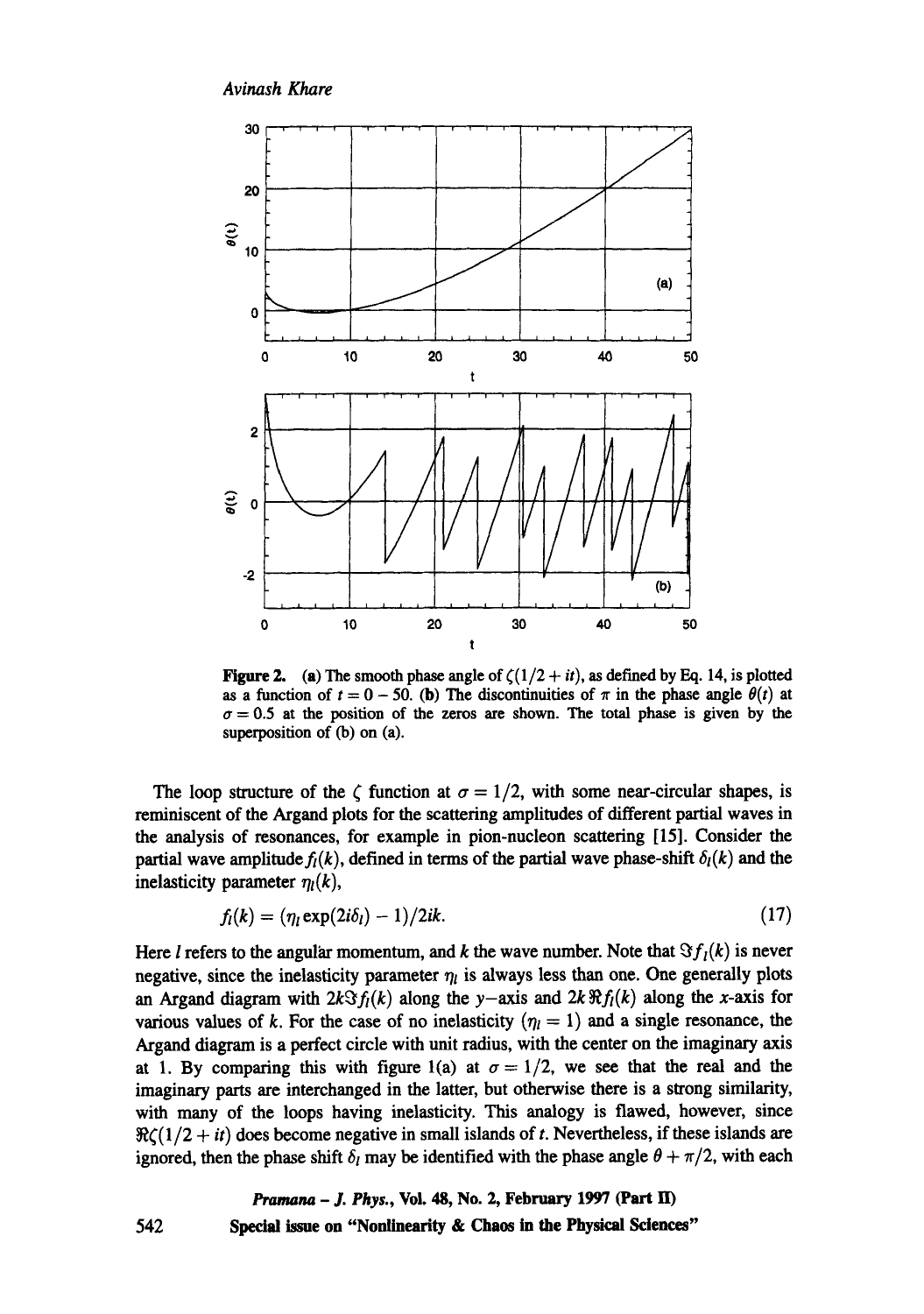

Figure 3. The Argand diagrams of the Riemann zeta function for the wider range of *t*-values, from  $t = 9 - 500$ . (a)  $\zeta(1/2 + it)$ , and (b)  $\zeta(1 + it)$ .

closed loop in figure l(a) being regarded as in isolated resonance. In this approximation, the Gram points occur as before for  $\sin \theta = 0$ , while the zeros of  $\zeta(1/2 + it)$  are given by the condition

$$
\cos \theta = 0, \quad \theta = (m+1/2)\pi, \quad m = 1, 2, .... \tag{18}
$$

This condition for the location of the zeros was also obtained by Berry [5] from the first term in his approximate formula. Eq.  $(18)$  has roots that yield the zeros on the  $1/2$ -axis with an error of at most 3 per cent.

## **4. The inverted harmonic oscillator**

On the  $\sigma = 1/2$  line, our analogy with the scattering amplitude suggests that the phase angle  $\theta(t)$  is related to a scattering phase shift. We now demonstrate that the scattering of a nonrelativistic particle by an inverted harmonic oscillator with a hard wall at the origin generates a phase shift that is closely related to  $\theta(t)$ . Indeed, we show that the quantum density of states for this problem is essentially the same as Eq. (14) for the density of the zeros. Consider the Schrödinger equation for  $x \geq 0$ ,

$$
\frac{\hbar^2}{2m}\frac{\mathrm{d}^2}{\mathrm{d}x^2}\Phi - \frac{1}{2}m\omega^2 x^2 \Phi = E\Phi,\tag{19}
$$

and impose the boundary condition that the wave function  $\Phi$  vanishes at the origin. Putting  $x^2 = y$ ,  $\Phi = y^{-\frac{1}{4}}\phi$ , it becomes

$$
\frac{d^2}{dy^2}\phi - \frac{l(l+1)}{y^2}\phi - \frac{kt}{y}\phi + k^2\phi = 0.
$$
 (20)

*Pramana - J. Phys.,* **Vol. 48, No. 2, February 1997 (Part ID Special issue on "Nonlinearity & Chaos in the Physical Sciences"** 543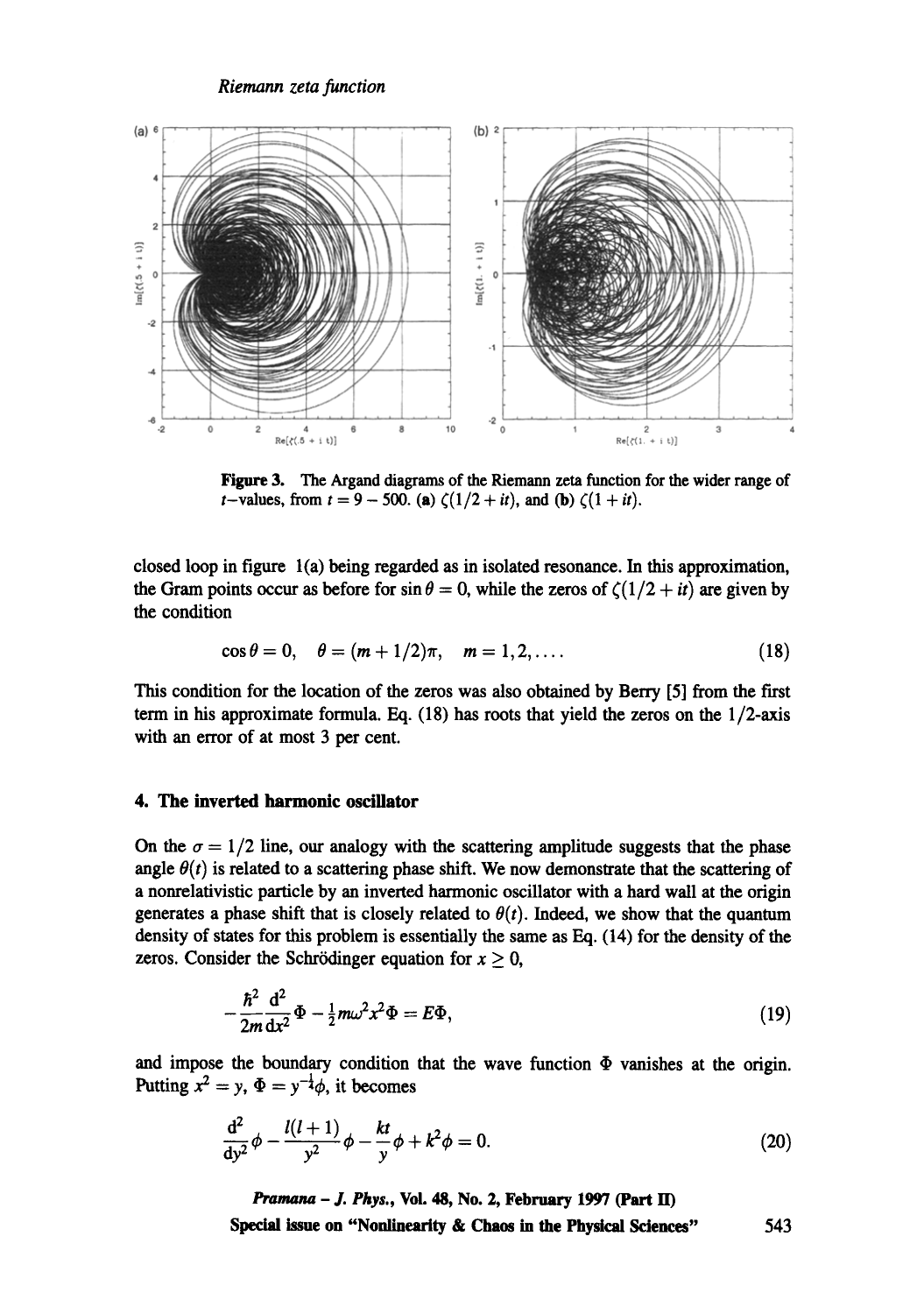In the above equation,

$$
l=-\frac{1}{4}, \quad k=\frac{m\omega}{2\hbar}, \quad t=-\frac{E}{\hbar\omega}.
$$
 (21)

This is effectively a three dimensional Schrödinger equation for a repulsive Coulomb potential in the variable y. To obtain the phase shift, we write the asymptotic solution of the above equation as

$$
\phi(y) \sim \sin\left(ky - \frac{t}{2}\ln(2ky) - \frac{l\pi}{2} + \eta_l\right),\tag{22}
$$

where  $\eta_l$  is the phase shift with respect to the distorted Coulomb wave, given by arg  $\Gamma(l + 1 + it/2)$ . For our one-dimensional problem, only  $l = -1/4$  is relevant. For this case, omitting the subscript l, the phase shift  $\eta$  is

$$
\eta = \arg \Gamma \left( \frac{3}{4} + \frac{i}{2} \right). \tag{23}
$$

$$
\Gamma(\frac{1}{4} + iy) \Gamma(\frac{3}{4} - iy) = \frac{\pi \sqrt{2}}{\cosh \pi y + i \sinh \pi y}.
$$
 (24)

the number of quantum states  $n(t)$ , between 0 and t, is then given by

$$
n(t) = \frac{\eta(t)}{\pi} = \frac{C}{2\pi} + \frac{1}{2\pi} \Im\left[\ln\Gamma\left(\frac{1}{4} + i\frac{t}{2}\right) - \ln\Gamma\left(\frac{1}{4} - i\frac{t}{2}\right)\right].
$$
 (25)

In the above equation,  $C$  is a smooth function given by

$$
C = \frac{\pi}{2} - \tan^{-1}(\operatorname{cosech} \pi t). \tag{26}
$$

Note from above that the expression for  $\eta(t)$  is not quite identical to  $\theta(t)$  as defined in Eq. (14). However, their derivatives, the quantum density of states, only differ by a constant and an exponentially small term. It should also be pointed out that even if we had started with a full inverted harmonic oscillator (rather than the half-oscillator), the same conclusion would be reached, even though some nonuniqueness may arise in the choice of the boundary condition. The inverted harmonic oscillator problem has been studied by a number of authors in the past in relation to time-delay [16] and string theory [17]. No connection, however, was made to the phase of  $\zeta(1/2 + it)$ .

## **5. The phase of the Zeta function for**  $\sigma > \frac{1}{2}$

We define the phase of  $\zeta(s)$  along the imaginary axis t for a fixed  $\sigma$  to be  $\theta_{\sigma}(t)$ , given by

$$
\zeta(\sigma + it) = |\zeta(s)| \exp(-i\theta_{\sigma}(t)). \tag{27}
$$

When  $\sigma = 1/2$ , we shall simply drop the subscript, and denote the phase by  $\theta$ . Since  $|\zeta(s)|$  is always positive, the discontinuous jumps due to the sign changes are included in the phase  $\theta$ . This is different from the definition of the phase given in Eq. (12), where  $\theta$  denoted the smooth part only. From the above definition (27), it

*Pramana - J. Phys.,* **VoL 48, No. 2, February 1997 (Part ID 544 Special issue on "Nonlinearity & Chaos in the Physical Sciences"**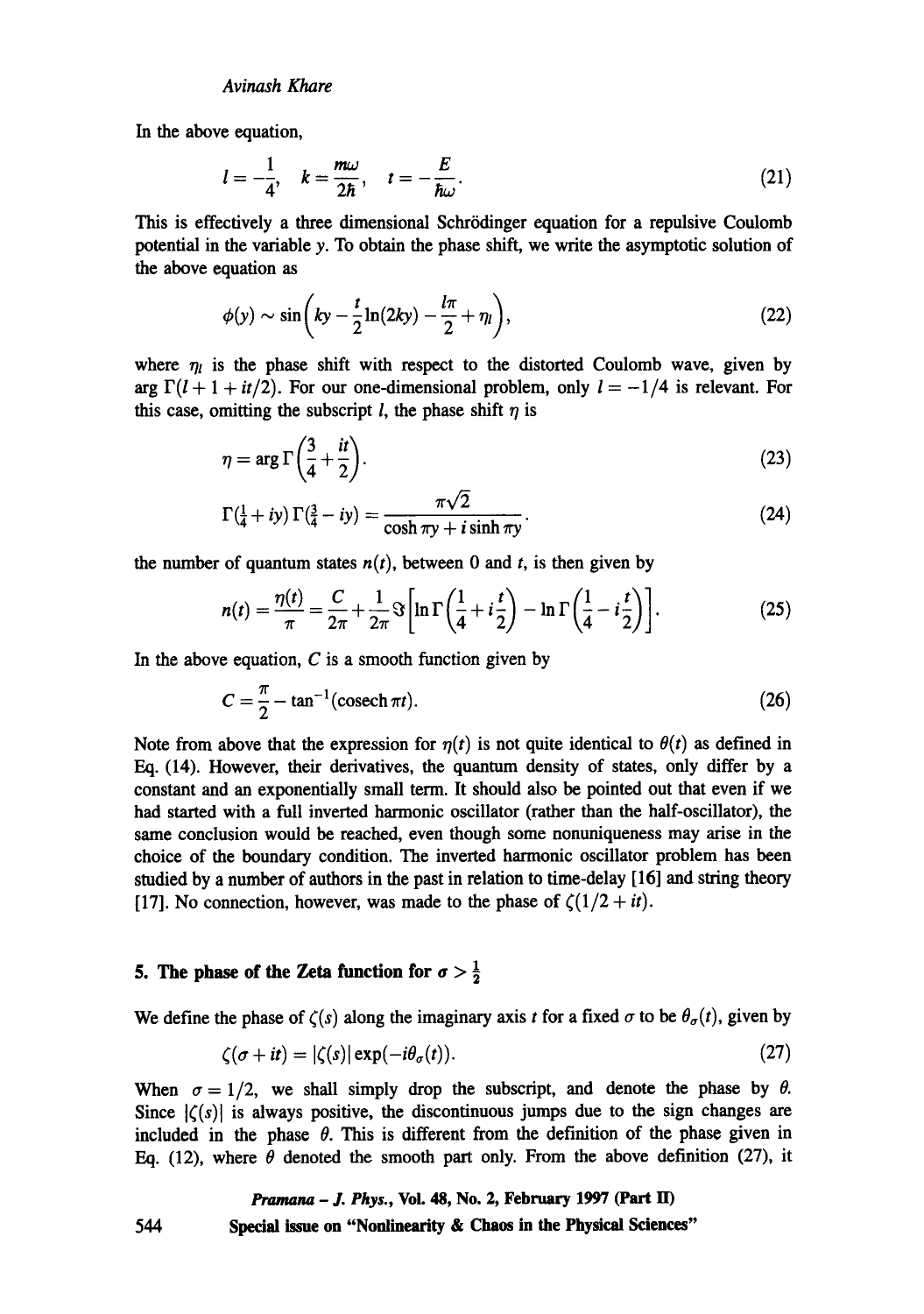follows that

$$
\frac{d\theta_{\sigma}}{dt} = -\frac{d}{dt} (\Im \ln \zeta(s)). \tag{28}
$$

It is the derivative of the phase  $\theta$  with respect to t that contains the information about the density of the zeros on the line  $s = 1/2 + it$ . We wish to examine the same derivative for  $\sigma > 1/2$ . To this end, it is convenient to define [1] the entire function  $\xi(s)$  which has the same zeros on the complex plane as  $\zeta(s)$ ,

$$
\zeta(s) = \frac{\pi^{s/2}}{\Gamma(s/2+1)} \frac{1}{(s-1)} \xi(s). \tag{29}
$$

Because  $\xi(s)$  is an entire function, it may be expressed as [1]

$$
\xi(s) = \xi(0) \prod_{n} \left( 1 - \frac{s}{s_n} \right),\tag{30}
$$

where  $s_n$  are the zeros of  $\xi(s)$  on the complex plane. Some straight-forward algebra then yields

$$
\frac{d}{dt}\Im \ln \xi(s) = \sum_{n=1}^{\infty} \frac{(\sigma - 1/2)}{(\sigma - 1/2)^2 + (t - t_n)^2}.
$$
\n(31)

In the above, we have assumed the Riemann hypothesis, that the only zeros of  $\xi(s)$  are at  $s = s_n = 1/2 + it_n$ . Noting the representation of the Dirac delta function

$$
\delta(t-t_n)=\lim_{\gamma\to 0}\left(\frac{\gamma}{\pi}\right)\frac{1}{(t-t_n)^2+\gamma^2},
$$

we immediately see that the derivative of the phase changes from delta function spikes to Lorentzian as we move away from the  $\sigma = 1/2$  line, with a width  $\gamma = (\sigma - 1/2)$ . Let us denote the density of the zeros of  $\xi(1/2 + it)$  for  $t > 0$  by

$$
\rho(t) = \sum_{n} \delta(t - t_n). \tag{32}
$$

Then the Lorentz smoothed density is expressed as

$$
\rho_{\sigma}(t) = \frac{\gamma}{\pi} \sum_{n} \frac{1}{\left(t - t_{n}\right)^{2} + \gamma^{2}}.
$$
\n(33)

The complete expression for the phase derivative  $d\theta_{\sigma}/dt$  can now be obtained by using the asymptotic Stirling's formula for the large arguments of the  $\Gamma$  function. The final expression, after some algebra, is given by

$$
-\frac{1}{\pi}\frac{d}{dt}(\Im \ln \zeta(s)) = \frac{1}{\pi}\frac{d\theta_{\sigma}}{dt} = -[\rho_{\sigma}(t) - \widetilde{\rho}_{\sigma}(t)] = -\delta \rho_{\sigma}(t), \qquad (34)
$$

where

$$
\widetilde{\rho}_{\sigma}(t) = \frac{1}{2\pi} \ln \frac{([ \sigma - 1/2]^2 + t^2)^{1/2}}{2\pi},
$$
\n(35)

*Pramana - J. Phys.,* **Vol. 48, No. 2, February 1997 (Part ID** 

**Special issue on "Nonlinearity & Chaos in the Physical Sciences"** 545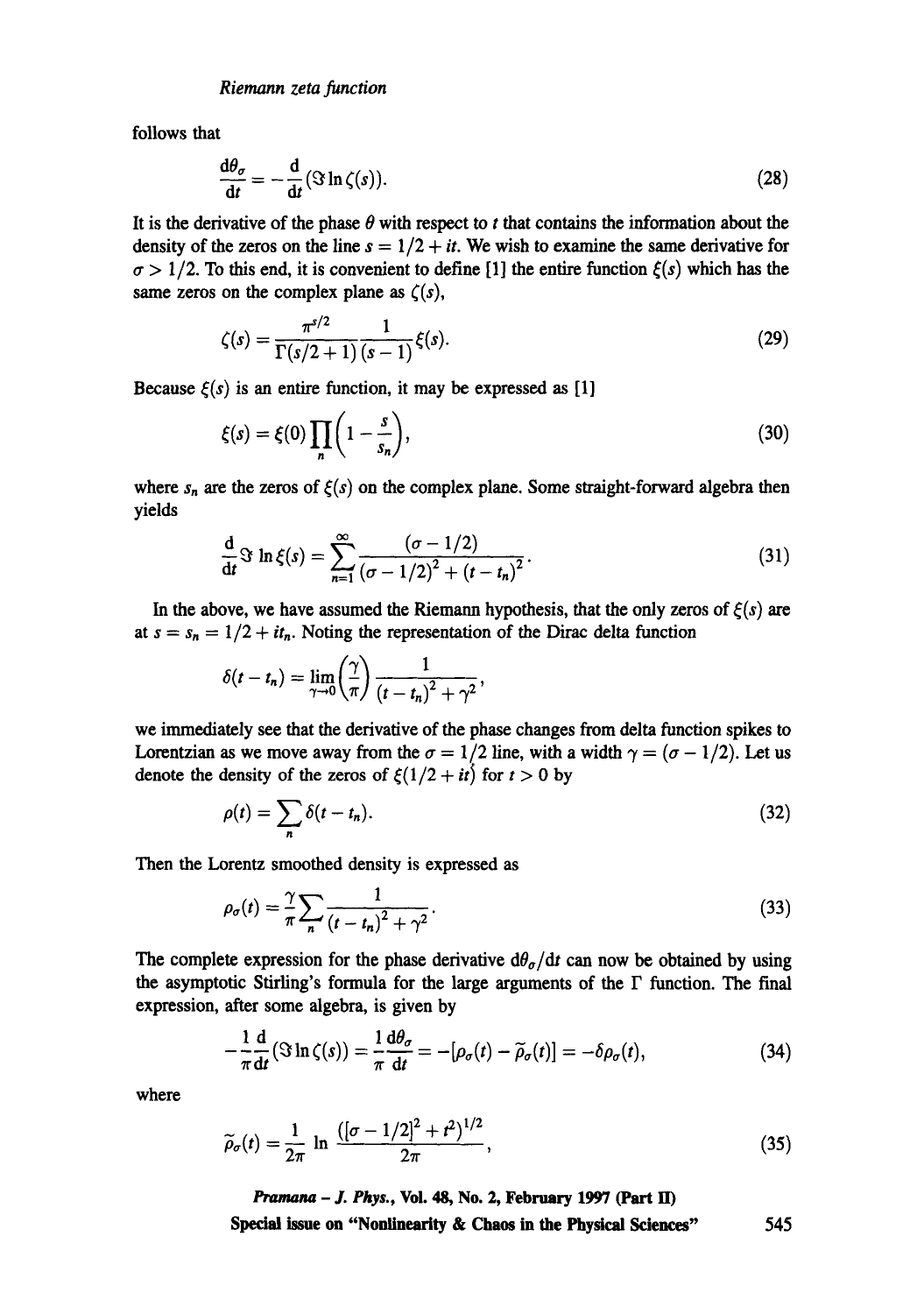

**Figure 4.** The derivative of the phase  $\theta_{\sigma}$  of the Lorentz-smoothed Riemann zeta function, as in Eq. (34), is obtained from the trace formula, Eq. (38). It is plotted as a function of t for  $\sigma = 1.1$  in the range  $0 \le t \le 50$  (upper panel) and  $1000 \le t \le 1050$ (lower panel). The dashed line is calculated by using the first ten primes and truncating the sum over the repetitions k at  $k_{max} = 10$ . The solid line includes the first 100 prime numbers, and  $k_{max} = 100$ . The exact position of the Riemann zeros on the  $\sigma = 1/2$  axis are shown by open circles.

and  $\rho_{\sigma}$  is given by Eq. (33). In the above equation, we have neglected terms of order  $t^{-2}$ in  $\widetilde{\rho}_{\sigma}(t)$ . For  $\sigma = 1/2$ , Eq. (34) reduces to

$$
-\frac{1}{\pi}\frac{d\theta}{dt} = \delta\rho(t) = \sum_{n} \delta(t - t_n) - \frac{1}{2\pi} \ln\left(\frac{t}{2\pi}\right).
$$
 (36)

This sharply discontinuous function, according to Eqs. (33) and (34), gets Lorentzsmoothed by a width  $(\sigma - 1/2)$  as the derivative of the phase is computed along the imaginary axis at  $\sigma > 1/2$ . Nevertheless, the position of the Riemann zeros are still remembered, with the memory gradually fading with increasing  $\sigma$ , as shown in figure 4.

We next consider the Euler product form for  $\zeta(s)$  with a view to construct a dynamical model for large  $\sigma$ . This is given by [1]

$$
\zeta(\sigma + it) = \prod_{p} \left( 1 - \frac{1}{p^{\sigma + it}} \right)^{-1},\tag{37}
$$

*Pramana - J. Phys.,* Vol. 48, No. 2, February 1997 (Part ID

Special issue on "Nonlinearity **& Chaos in the Physical Sciences"**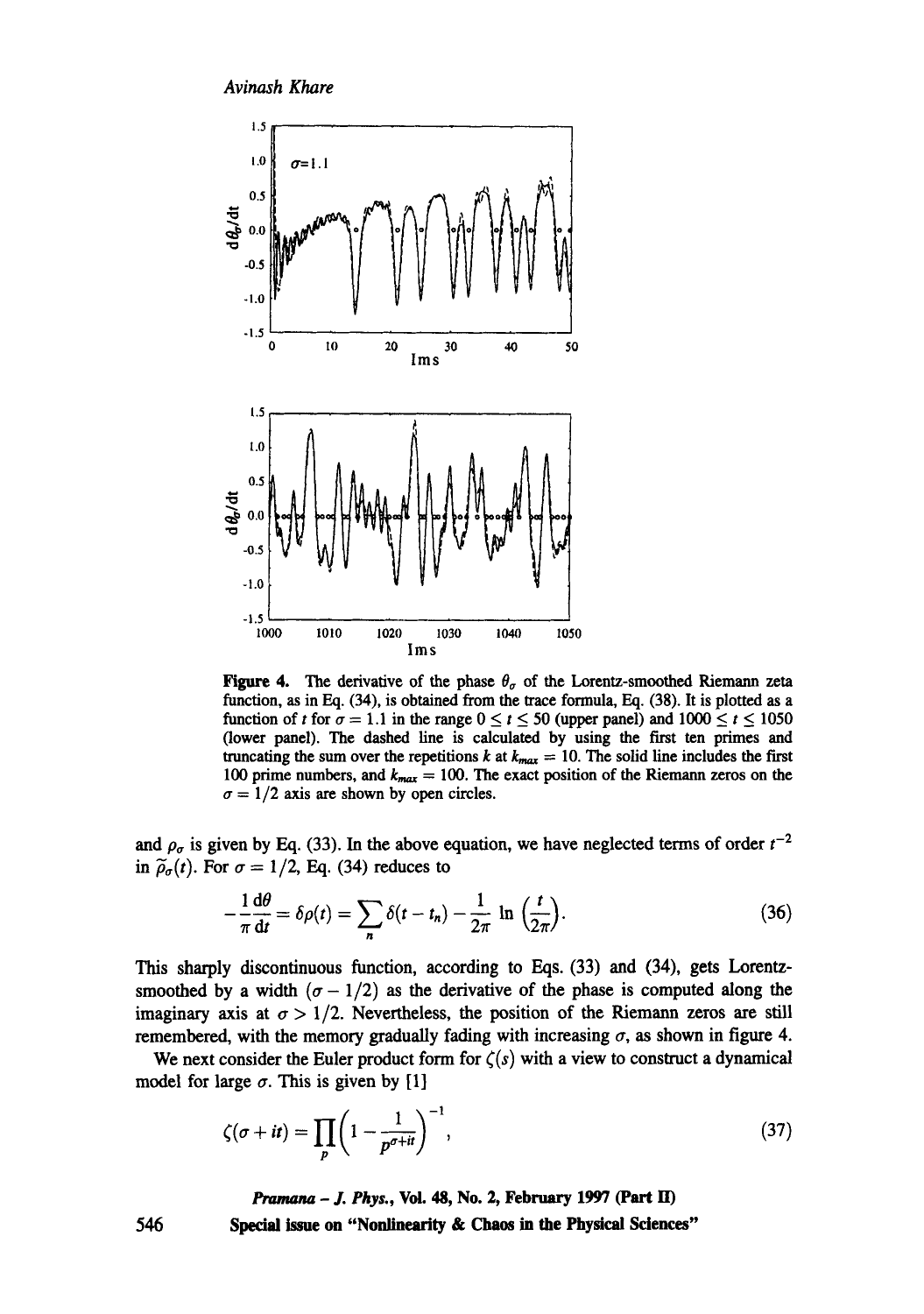where the product is over all the primes p. For  $\sigma > 1$ , the above expression is convergent. Following [4], one may then obtain the convergent trace formula

$$
\delta \rho_{\sigma}(t) = -\frac{1}{\pi} \sum_{k} \sum_{p} \frac{(\ln p)}{(p)^{k\sigma}} \cos(kt \ln p). \tag{38}
$$

For  $\sigma \gg 1$ , only the  $p = 2$  term dominates in the above trace-formula, and the contribution of the higher harmonics  $(k > 1)$  may be neglected. Then Eq. (38) may be written as [5]

$$
\delta \rho_{\sigma} \simeq -\frac{1}{\omega_1} \frac{\cos(2\pi t/\omega_1)}{\sinh(\pi \omega_{\sigma}/\omega_1)},
$$
\n(39)

where

$$
\omega_1 = \frac{2\pi}{\ln 2}, \quad \omega_\sigma = 2\sigma. \tag{40}
$$

We shall now present a dynamical toy model which will generate a semiclassical trace formula, which for its lowest harmonic  $k = 1$  is the same as Eq. (39). Moreover, in this situation, since only one term survives in the Euler product formula (37), the Argand diagram for  $\zeta(s)$  is a circle. The analogy with the Argand diagram for the scattering amplitude is now vivid, with one *elastic* resonance only.

#### **6. The density of states for a Toy.model**

#### *6.1 The Gutzwiller trace formula*

In this section, we first derive semiclassically the trace formula for a particle executing unstable simple harmonic motion in one direction, perched on the edge of an inverted harmonic oscillator in a transverse direction.We also perform the quantum-mechanical calculation to test the semiclassical formula. Consider a particle described by the Hamiltonian  $(m = 1)$ 

$$
H = \frac{1}{2}(p_x^2 + \omega_1^2 x^2 + p_y^2 - \omega_2^2 y^2). \tag{41}
$$

In the present problem the situation is rather simple, since there is only one primitive orbit along  $x$ . The trace formula is of the form

$$
\delta \rho_{cl} = \frac{T_1}{\hbar \pi} \sum_{k=1}^{\infty} \frac{1}{\sqrt{|\det(\widetilde{M}_1^k - I)|}} \cos \left[ k \left( \frac{S_1(E)}{\hbar} - \sigma_1 \frac{\pi}{2} \right) \right]. \tag{42}
$$

Here  $T_1 = 2\pi/\omega_1$  is the period of the isolated orbit along x, and  $S_1(E) = 2\pi E/\omega_1$  is the corresponding action.  $\tilde{M}_1^k$  is the 2 × 2-monodromy matrix, and  $\sigma_1$  the Maslov index. The monodromy calculation is straight-forward, and confirms that the orbit is unstable (hyperbolic).

To establish the notation for this, and the subsequent Maslov index calculation we follow Creagh *et al* [18]. We start with a periodic orbit with coordinates given by

> *Pmmana - J. Phys.,* **Vol. 48, No. 2, February 1997 (Part ED Special issue on "Nonlinearity & Chaos in the Physical Sciences"** 547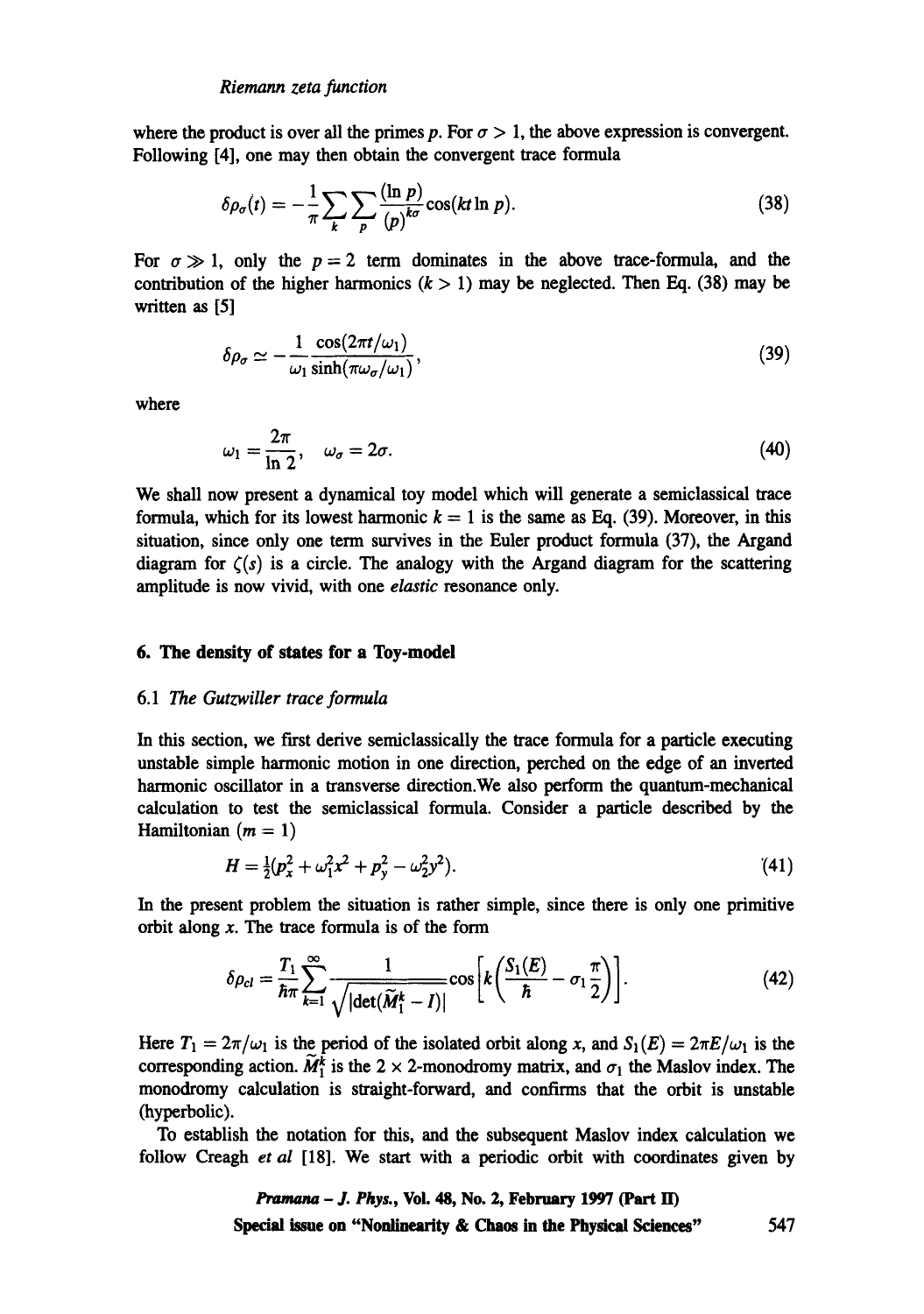$q = (x, y)$ , and momenta  $p = (p_x, p_y)$ . The stability of the orbit is determined by the propagation of small perturbations  $\delta q(t)$ ,  $\delta p(t)$  away from the periodic solution. The time evolution of these perturbations using the linearized equations of motion may be written in terms of a  $4 \times 4$  matrix (called the matrizant)  $X(t)$ :

$$
\begin{pmatrix} \delta \mathbf{q}(t) \\ \delta \mathbf{p}(t) \end{pmatrix} = X(t) \begin{pmatrix} \delta \mathbf{q}(0) \\ \delta \mathbf{p}(0) \end{pmatrix}
$$
(43)

with the initial condition  $X(0) = 1$ . The value of the matrizant after one period (along the x-axis  $T_1$ ) is the full monodromy matrix  $M_1$ :

$$
M_1 = X(T_1). \tag{44}
$$

Two of the eigenvalues of  $M_1$  are unity, and the  $4 \times 4$  matrix M may be written in uncoupled blocks of a 2 × 2 monodromy matrix  $\widetilde{M}_1$  and a 2 × 2 unit matrix. It is this reduced matrix  $\widetilde{M}_1^k$  that is given above in Eq. (42), the superscript k denoting the matrix for k-cycles. The monodromy matrix after one complete period is given by (we drop the superscript  $k = 1$ )

$$
\widetilde{M}_1(T_1) = \begin{pmatrix}\n\cosh(2\pi\omega_2/\omega_1) & 1/\omega_2 \sinh(2\pi\omega_2/\omega_1) \\
\omega_2 \sinh(2\pi\omega_2/\omega_1) & \cosh(2\pi\omega_2/\omega_1)\n\end{pmatrix}.
$$
\n(45)

The eigenvalues are obtained from  $\det |M_1 - \lambda I| = 0$  and are found to be  $\exp(\pm 2\pi\omega_2/\omega_1)$ . Therefore

$$
\sqrt{|\det(\widetilde{M}_1-1)|}=2\,\sinh\,\left(\frac{\pi\omega_2}{\omega_1}\right).
$$
\n(46)

We next calculate the Maslov index  $\sigma_1$  occuring in Eq. (42). For an unstable (hyperbolic) orbit, the Maslov index for the  $k^{\text{th}}$  harmonic is simply  $k\sigma_1$ . For our case,  $\sigma_1$ can be calculated analytically and one can show that the Maslov index is simply 2k.

The semiclassical trace formula given by Eq. (42) now reduces to

$$
\delta \rho_{cl}(E) = \frac{1}{\hbar \omega_1} \sum_{k=1}^{\infty} (-1)^k \frac{\cos(2\pi k E/\hbar \omega_1)}{\sinh(\pi k \omega_2/\omega_1)}.
$$
\n(47)

For  $\omega_2/\omega_1 > 1$ , the higher harmonics are severely damped, and the above equation is of the same form as given by Eq. (39). Note from Eq. (38), however, that there is an overall negative sign in the trace formula for the zeros of the Riemann Zeta function, indicating that the Maslov index for every periodic orbit, irrespective of the harmonic, is  $\pi$ . Our dynamical formula (47), on the other hand, has alternating sign with the harmonic number k, since our Maslov index is  $k\pi$ . This anomaly in the Maslov index has been noted in the literature [19]. Berry has speculated that it may not be possible to overcome this difficulty with a Hamiltonian that is separable into kinetic and potential terms.

Our next task is to perform a quantum-mechanical calculation of  $\delta \rho(E)$  to check the validity of the semiclassical result.

## *Pramana - J. Phys.,* **Vol. 48, No. 2, February 1997 (Part ED**  Special issue on "Nonlinearity & Chaos in the Physical Sciences"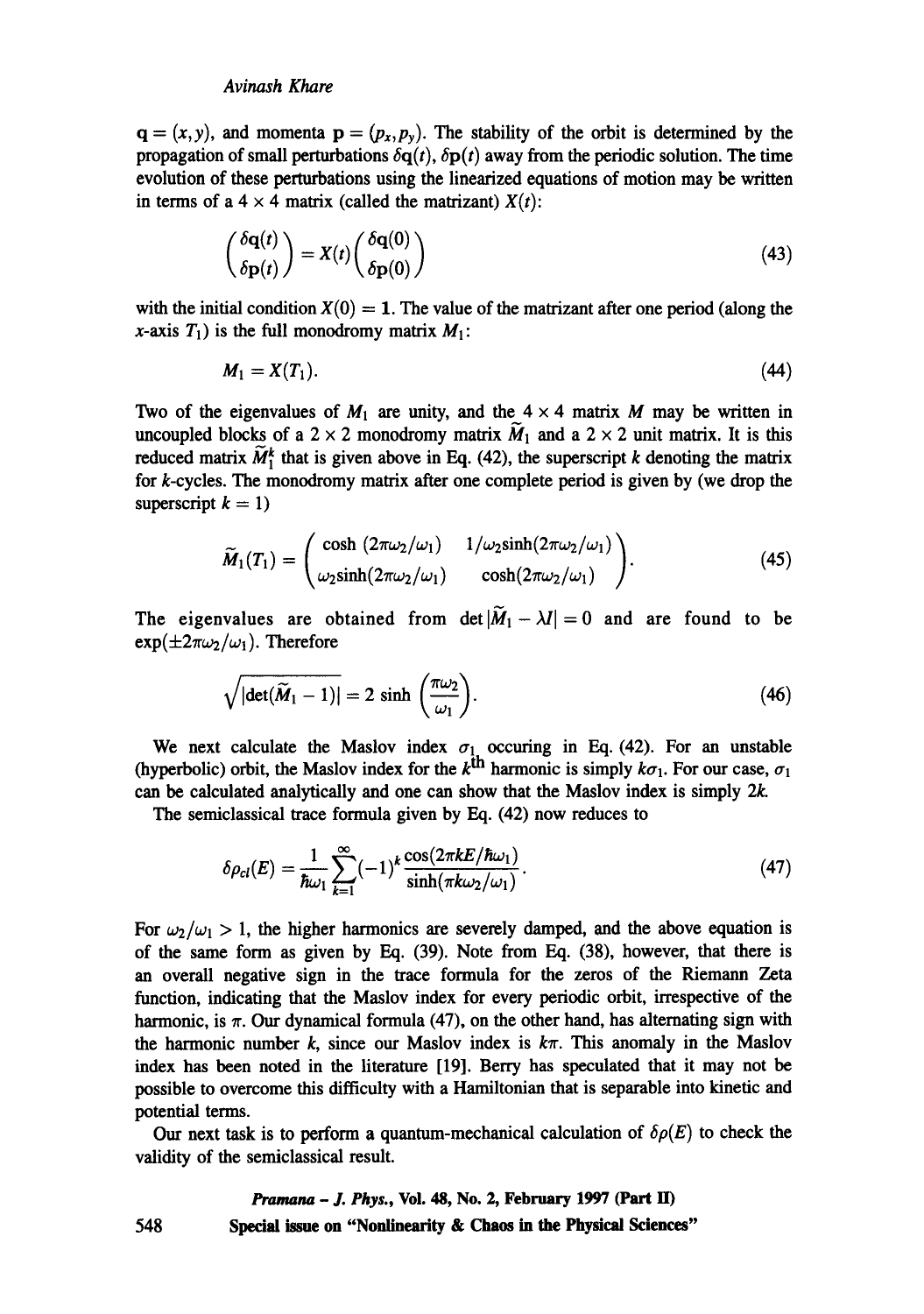#### *Riemann zeta function*

## 6.2 The *quantum density of states*

We seek to obtain the quantum density of states for the two-dimensional system given by Eq. (41). Since there is no interaction coupling the two degrees of freedom, the desired density of states may be readily obtained by convoluting the quantum density of the harmonic oscillator in the x-direction with that of the inverted oscillator in the  $y$ direction. The density of states of the harmonic oscillator with oscillator constant  $\omega_1$  is given by

$$
\rho_1(E) = \sum_{n=0}^{\infty} \delta(E - (n+1/2)\hbar\omega_1),
$$
\n(48)

where the energy  $E > 0$ . The quantum density of states of an inverted harmonic oscillator has been examined carefully by Barton [12] and is given by

$$
\rho_2(E)=-\frac{1}{\pi\hbar\omega_2}\Re\Psi(1/2+iE/\hbar\omega_2),\qquad(49)
$$

where  $\Psi(z) = d/dz \ln \Gamma(z)$  is the digamma function. In the above equation, we have omitted a constant term  $2/\pi$  In L that arises from confining the system in a large box of length L. To compare with the semiclassical density of states given by Eq. (47), we convolute the quantum densities (48) and (49) for a given energy  $E > 0$ . This total energy  $E$  is shared between the two degrees of freedom of this conservative system. The convoluted density  $\rho(E)$  of the system is

$$
\rho(E) = \int_{-\infty}^{E} \rho_1(E - E') \rho_2(E') dE'.
$$
 (50)

Note that the lower limit in the integration is  $-\infty$ , since a negative energy E' of the inverted oscillator may add up with the energy  $(E - E')$  of the harmonic oscillator to still yield the energy  $E > 0$  of the total system. Substituting from Eqs. (48) and (49) above, we get

$$
\rho(E) = -\frac{1}{\pi \hbar \omega_2} \sum_{n=0}^{\infty} \Re \Psi \left( \frac{1}{2} + i \left[ \frac{E}{\hbar \omega_2} - \left( n + \frac{1}{2} \right) \frac{\omega_1}{\omega_2} \right] \right). \tag{51}
$$

We proceed to examine to what extent the semiclassical formula, given by Eq. (47), agrees with the quantum result, Eq. (51).

## 6.3 *Comparison of the semiclassical and quantum formulae*

The quantum formula given above is for the full density of states, comprising both the smooth and the oscillating parts, whereas the semiclassical result (47) is only for the oscillating part  $\delta \rho(E)$ . It is therefore necessary to subtract off the smooth part of the density of states from the quantum result before a comparison is made. The smooth part is most readily obtained numerically by performing a Strutinsky-type Gaussian smoothing [20] on the quantum density. The method consists of smoothing the quantum density of states, given by Eq. (51), by a Gaussian of width  $\gamma$ , and modulated by a curvature

*Pramana - J. Phys.,* Vol. 48, No. 2, February 1997 (Part !I) Special issue **on "Nonlinearity & Chaos in the Physical Sciences"** 549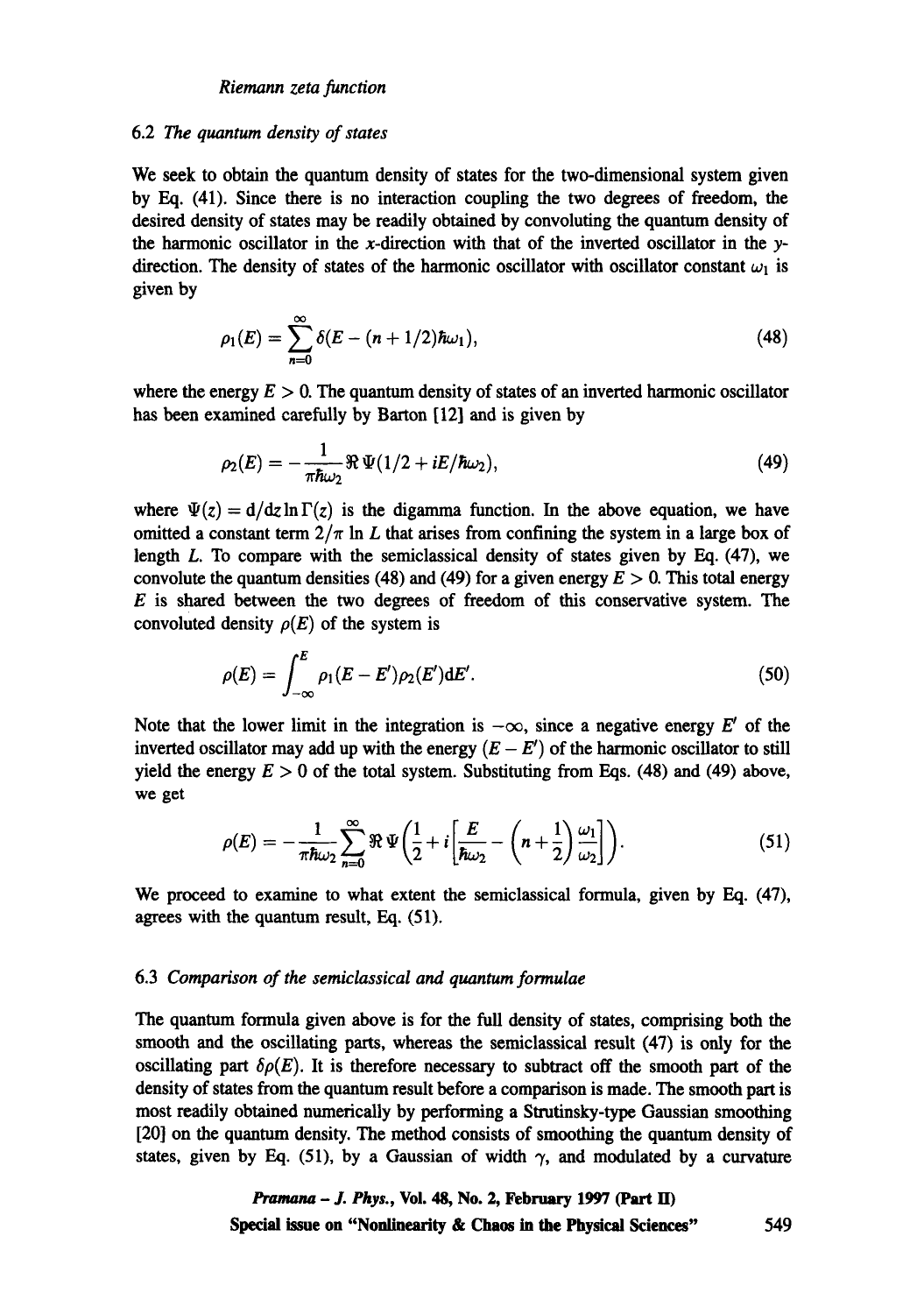

Figure 5. The quantum density of states (wavy curve), given by Eq. (51), and the Strutinsky-smoothed density, Eq. (52) (dashed line), are plotted as a function of energy E. Only the representative case  $\omega_1 = \omega_2 = 10$  is shown. The smoothing width  $\gamma$  is chosen to be 20. The level density is negative because a large positive constant term,  $2/\pi \ln L$ , where  $L \gg E$ , has been omitted.

function  $P_n[(E - E')/\gamma]$ :

$$
\widetilde{\rho}(E) = \frac{1}{\gamma \sqrt{\pi}} \int_{-\infty}^{\infty} \rho(E - E') \exp\left(\frac{E - E'}{\gamma}\right)^2 P_n\left(\frac{E - E'}{\gamma}\right) dE'.
$$
 (52)

where the smoothing width  $\gamma$  is larger than the spacing  $\omega_1$  of the oscillator shells. The curvature function  $P_n$  for Gaussian smoothing is given by the associated Laguerre polynomial of order 2n:

$$
P_n(x) = L_n^{1/2}(x^2). \tag{53}
$$

The curvature function  $P_n(x)$  ensures the internal consistency of the smoothing procedure if  $\tilde{\rho}$  is a polynomial of order  $(2n + 1)$ . In our calculation, a curvature function with  $2n = 2$  is sufficient to yield an accurate  $\tilde{\rho}(E)$ . The smoothing width  $\gamma$  was taken to be 20 and the oscillator spacing  $\omega_1$  was kept fixed at 10 (for  $\hbar = 1$ ). The oscillating part of the density of states  $\delta \rho(E)$  is obtained by taking  $\rho(E) - \tilde{\rho}(E)$ . This is compared with the semiclassical form  $(47)$  as a function of E for various values of the ratio  $\omega_2/\omega_1$ . The results of the calculation are displayed in figures 5 and 6. The agreement between the quantum and semiclassical densities is excellent, and the difference is almost negligible.

*Pramana - J. Phys.,* **Vol. 48, No. 2,** February 1997 **(Part IID**  550 **Special issue on "Nonlinearity & Chaos in the Physical Sciences"**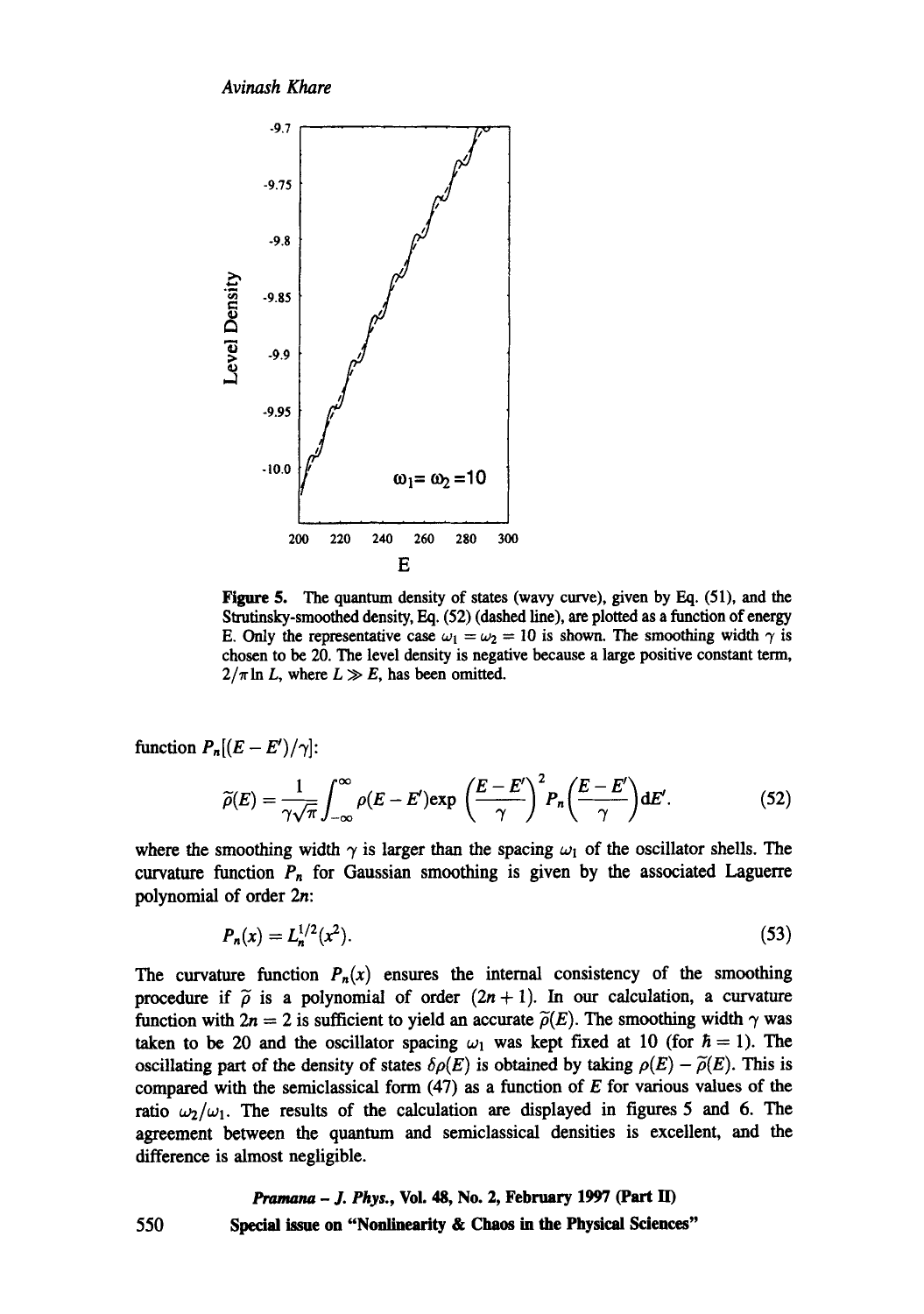

Figure 6. Comparison of the quantum and semiclassicai oscillating density of states  $\delta \rho(E)$ , shown by the continuous and the dashed curves, for different ratios of  $\omega_2/\omega_1$ given in each panel. The quantum result is obtained by subtracting the Strutinskysmoothed density, Eq. (52), from  $\rho(E)$ , given by Eq. (51). with  $\gamma = 20$  and  $\hbar \omega_1 = 10$ . The semiclassical density  $\delta \rho_{cl}$  is obtained from Eq. (47) with  $k_{max} = 100$ .

An instructive way to analyze the semiclassical formula (47) is to construct a dynamical (or Selberg) zeta function  $\zeta_s(s)$  from it, and quantize its energies by setting  $\zeta_s$ to zero. Let us define

$$
\zeta_{S}(E) = |\zeta_{S}(E)| \exp(-i\theta_{S}). \tag{54}
$$

Hence we may write, following Bogomolny [21]

$$
\frac{1}{\pi} \frac{d\theta_S}{dE} = -\frac{1}{\pi} \frac{d}{dE} (\Im \ln \zeta_S(E)) = \delta \rho_{cl}(E), \qquad (55)
$$

where  $\delta \rho_{cl}(E)$  is given by Eq. (47). Note that the sign of  $\delta \rho_{cl}$  in the above equation is opposite to that of the analogous Eq. (34) for the Riemann zeta function. In the latter, as was discussed in the earlier section, there is an overall minus sign in the trace formula (12) for  $\delta \rho$ , which may be regarded as arising from a Maslov index of  $\pi$  common to every periodic orbit [19]. This extra negative sign is disregarded in (55), since such a common Maslov index does not arise in the dynamical case.

From Eqs. (47) and (55), we deduce that

$$
\theta_{S}(E) = \frac{1}{2} \sum_{k=1}^{\infty} \frac{(-)^{k} \sin(2\pi k E/\hbar \omega_{1})}{k} = \frac{1}{2} \Im \sum_{k=1}^{\infty} \frac{(-)^{k} \exp(2\pi i k E/\hbar \omega_{1})}{k}.
$$
 (56)

*Pramana - J. Phys.,* **Voi. 48, No. 2, February 1997 (Part I])** 

**Special issue on "Nonlinearity & Chaos in the Physical Sciences"** 551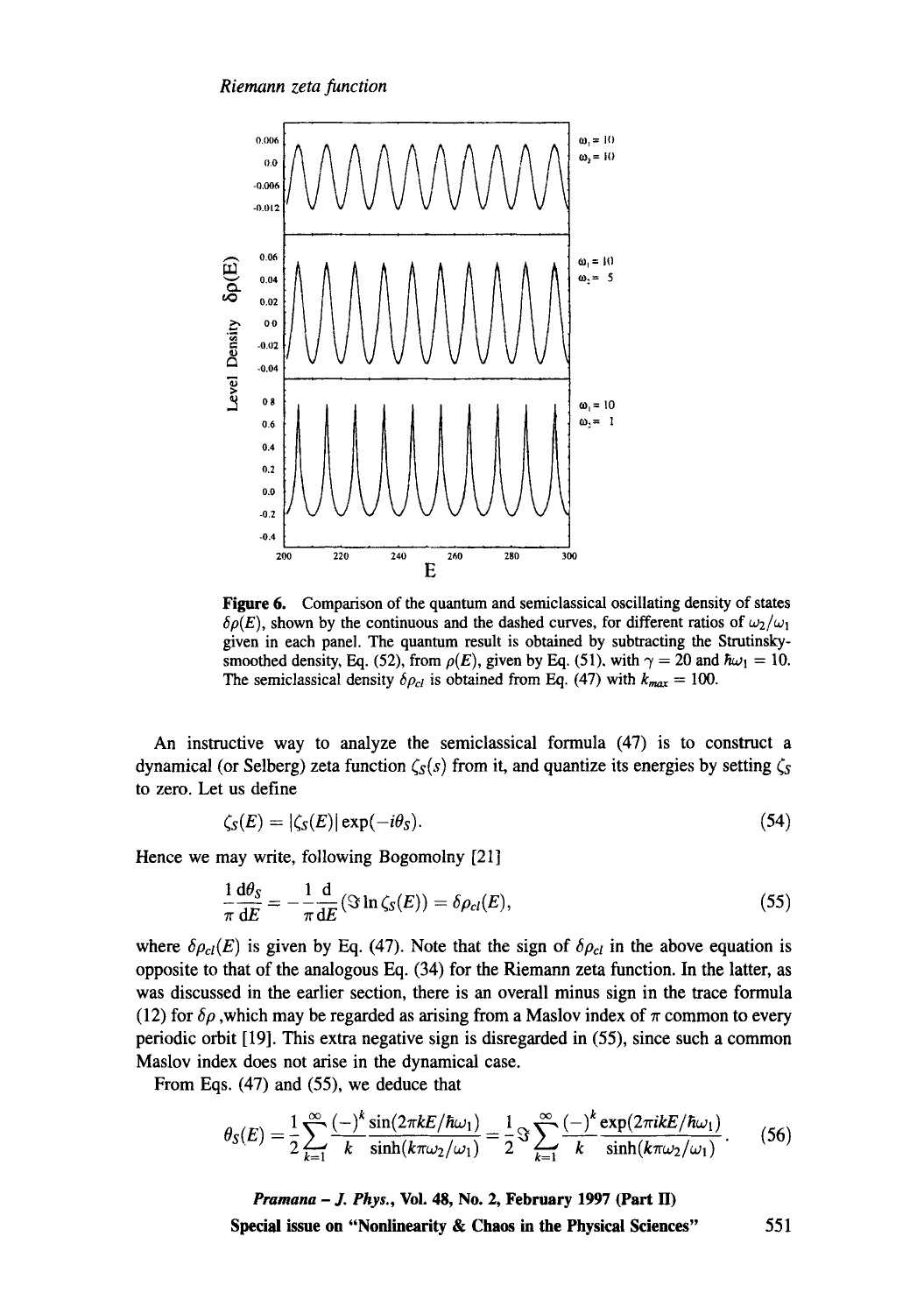Making use of the identity

$$
\frac{1}{2\sinh(x/2)} = \sum_{l=0}^{\infty} \exp\left[-[(l+1/2)x\right],\tag{57}
$$

and summing the series over  $k$ , we obtain

$$
\theta_{S}(E) = -\Im \sum_{l=0}^{\infty} \ln \left( 1 + \exp \left[ \frac{2\pi i}{\hbar \omega_1} \left( E + i \left( l + \frac{1}{2} \right) \hbar \omega_2 \right) \right] \right).
$$
 (58)

From Eq. (54),  $\theta_s$  is the same as  $-\Im \ln \zeta_s$ , so we obtain for the Selberg zeta function the expression

$$
\zeta_{S}(E) = \prod_{l=0}^{\infty} \left( 1 + \exp\left(\frac{2\pi i}{\hbar \omega_1} (E + i(l+1/2)\hbar \omega_2\right) \right). \tag{59}
$$

The quantized energies are obtained by setting this equal to zero, giving

$$
E = (n + 1/2)\hbar\omega_1 - i(l + 1/2)\hbar\omega_2, \tag{60}
$$

where  $l$ , n take on positive integral values including zero. Note that in our case, the quantized energies  $E$  are complex. It is gratifying to see that the semiclassical Gutzwiller trace formula is so successful in describing the oscillating density of states in the continuum. To our knowledge, such an application has not been made before. It is all the more interesting because this toy-model allows us to construct a convergent dynamical zeta function. Furthermore, the model itself has some relevance, for asymptotically large  $\sigma$ , to the Riemann zeta function.

## **References**

552

- [1] H M Edwards, *Riemann's zeta function* (Academic Press, New York, 1974) A Ivic, *The Riemann zeta function(John* Wiley, New York, 1985)
- [2] G H Hardy, *Comptes Rendus* **CLVIII**, 280 (1914)
- [3] M V Berry, *Proc. R. Soc. London* A400, 229 (1985) M C Gutzwiller, *Chaos in classical and quantum mechanics* (Springer Verlag, New York, 1991) Hua Wu, and D W L Sprung, *Phys. Rev.* **E48**, 2595 (1993)
- [4] M V Berry, *Proc. R. Soc. London* A400, 229 (1985)
- [5] M V Berry, in *Quantum chaos and statistical nuclear physics* (edited by T H Seligman and H Nishioka, Lecture Notes in Physics, No. 263, Springer Verlag, New York 1986) p.1
- [6] M Sieber and F Steiner, *Physica* D44, 248 (1990); *Phys. Lett.* A148, 415 (1990) A M Odlyzko, *Math. Comput.* 48, 273 (1987)
- [7] R K Bhaduri, A Khare and J Law, *Phys. Rev.* E52, 486 (1995)
- [8] R K Bhaduri, A Khare, S M Reimann and E L Tomusiak, Bhubaneswar Preprint IP-BBSR/ 95-57; *Ann. Phys. (N.Y)* (in press)
- [9] B K Jennings, (1974) Unpublished
- [10] R Hagedorn, *Suppl. Nuovo Cimento* 3, 147 (1965)
- [11] See for example, B L Julia, *Physica* A203, 425 (1994)
- [12] H A Kramers and G H Wannier, *Phys. Rev. 60,* 263 (1941)
- [13] M E Fisher, *Lectures in theoretical physics* C7, (1965) 1, Univ. of Colorado Press, Boulder
- [14] see for example, *Phys. Today,* p. 17, March 95 Issue and references therein

## *Pramana - J. Phys.,* **Vol. 48, No. 2, February 1997 (Part lI)**

**Special issue on "Nonlinearity & Chaos in the Physical Sciences"**